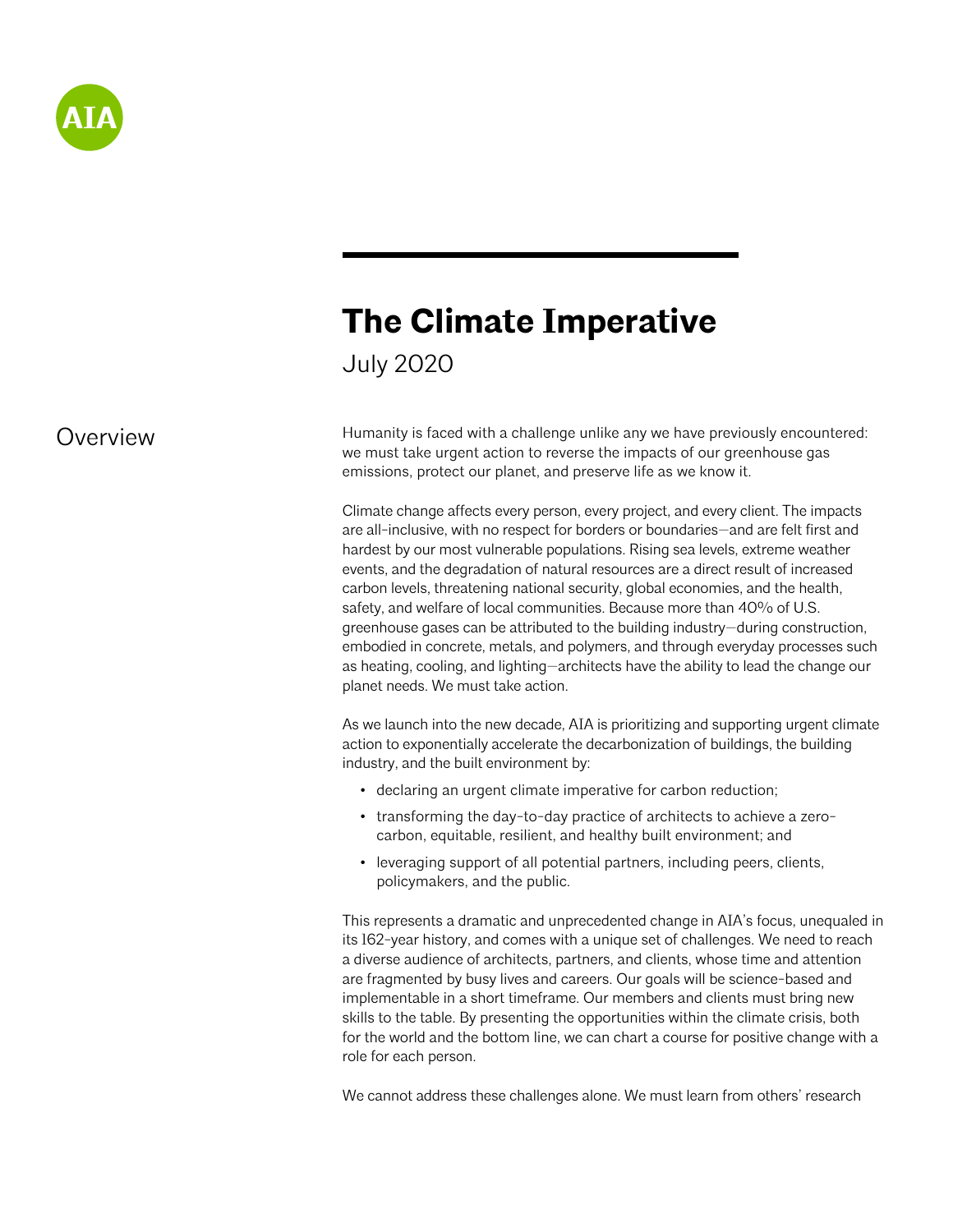and integrate diverse expertise into our collective growth. Public health professionals, insurers, supply chain analysts, and so many others have expertise that complements that of architects, and their work informs design solutions. We can use climate action as an opportunity to leverage these solutions in the creation of beautiful, joyful, regenerative, and inspiring places.

To succeed, we must talk about climate action in a way that sounds, looks, and feels relatable. In terms our members will immediately understand, this is:

*One site. Countless challenges. A looming deadline. Seven and a half billion clients. This is the ultimate design project. This is why we're here.*

*It's time to show what design can do. The biggest design organization in the world is taking on the biggest design problem in the world. AIA and its members are dedicated to designing a sustainable, healthy, and equitable world—together.*

By tackling the sources of climate change, preparing for future impacts, and making the built environment adaptable and resilient, AIA is determined and committed to building a better future for all. We call on every architect and every individual around the world to support humanity's collective call and take action through an unrelenting commitment to build a better world—for us and for generations to come.

#### **Beyond the imperative**

Climate action is not only an imperative—it is an opportunity. Similar to the space race more than 50 years ago, where the challenge of getting to the moon unleashed innumerable innovations and creative solutions, the climate crisis presents an opportunity to innovate and transform in ways that benefit life on earth. Advancing solutions that mitigate and prepare for the effects of climate change will preserve our ability to live healthy and profitable lives, help prevent climate gentrification, and protect homes and businesses from potentially devastating property damage, loss, and devaluation.

While widespread work is already underway, there is still so much more to be done. The transformation of the built environment will not take place without the global expertise, innovation, and diversity of partners and collaborators from both within and outside the architectural industry. Manufacturers, contractors, engineers, planners, landscape architects, professional organizations, developers, investors, owners, financial institutions, the insurance industry, policymakers, nonprofits, philanthropic organizations, real estate professionals, building occupants, and many others all have a voice that can strengthen our impact.

The changes needed in our industry are pervasive and must include a holistic approach to create immediate and long-lasting solutions. AIA commits to serving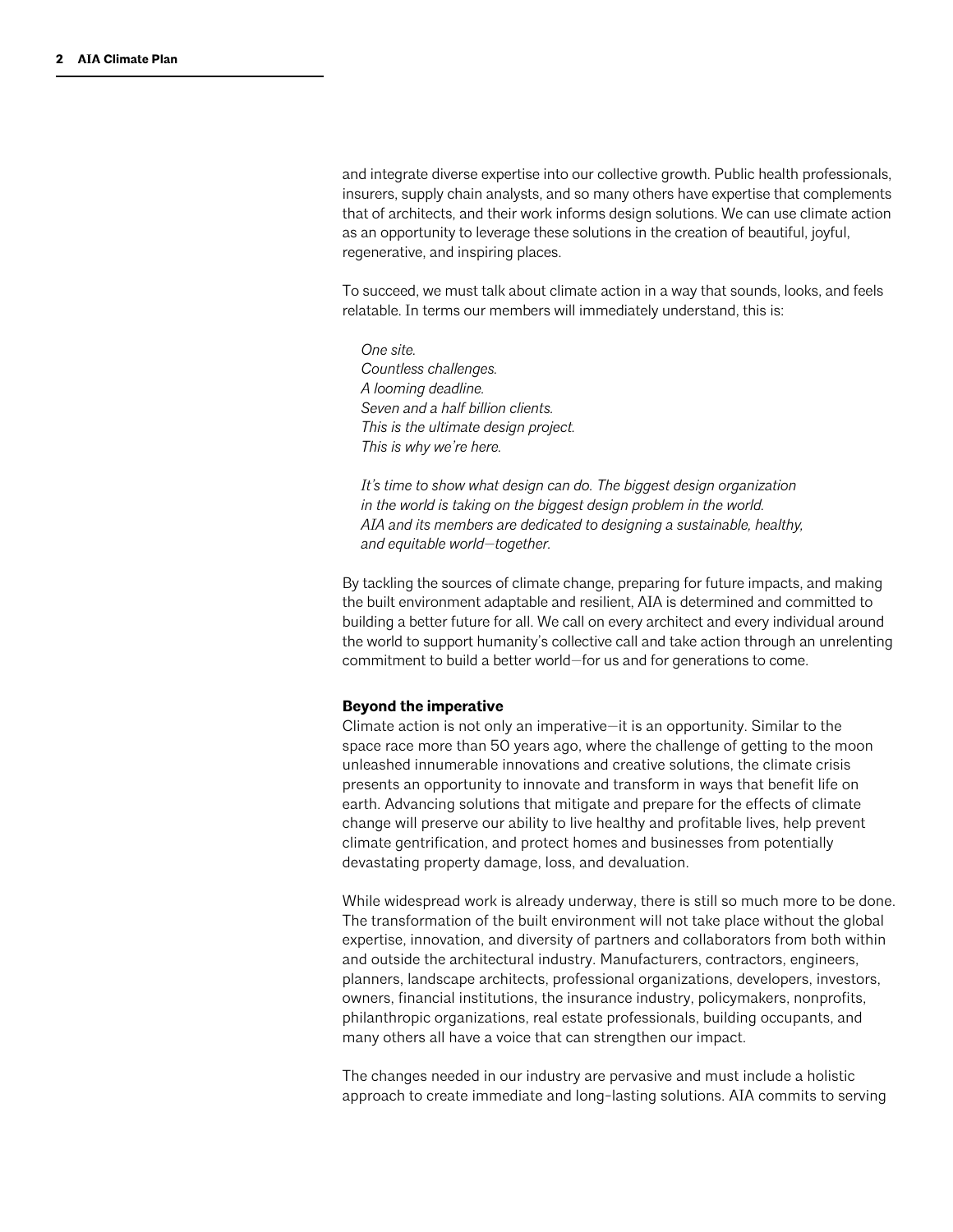as a dedicated and reliable partner—to members, member firms, and components seeking to identify and accomplish their own climate actions, to clients making investment and risk management decisions, and to groups around the world working on climate solutions. Working together, we will be more knowledgeable, influential, and effective in our communities, in our practice, and in our lives. Together, we will achieve more.

## **AIA Climate Action Plan**

Decisions made in design and construction have lasting effects and are best made with a long-term perspective; this means projects that withstand the impacts of climate change, mitigate risk, and protect and enhance our existing resources.

The justification and opportunity for implementing climate action strategies exists in every project. Solutions with meaningful and viable returns on investment can—and do—work. Zero-carbon, high-performance buildings provide ongoing operational savings and risk mitigation, and the quickening pace of climate change is only accelerating the return on investment. Every day, new financing mechanisms, collaborations, and partnerships are supporting projects and solutions that create a more valuable, efficient, and resilient built environment. Architects can exponentially increase this value by weaving climate action activities throughout the work we do.

AIA's Climate Action Plan reiterates our dedication and commitment to designing a sustainable, healthy, and equitable world. We will measure our success holistically, using the "triple bottom line" to assess the outcomes of our work—the impacts on humans, the economy, and the environment.

#### **Climate action goals**

To prioritize and support the exponential deceleration of greenhouse gas production, make progress towards achieving zero CO2 emissions in the building sector by 2040, and reduce vulnerability to climate change impacts, AIA is focusing efforts on three overarching goals to address the sources of climate change, adapt to the impacts of climate change, and to lead and transform the architectural industry:

#### **1. Mitigating the sources Establish the relevance and importance of the building sector and architectural practice in climate mitigation solutions.**

By actively addressing the building industry's footprint as a primary contributing source of operational and embodied carbon, architects must play a major role in catalyzing the industry by advancing zero-carbon projects, products, policies, initiatives, research, and education. Our strategies to achieve our first goal include the following:

• Create and distribute data through research, case studies, and powerful,

Goals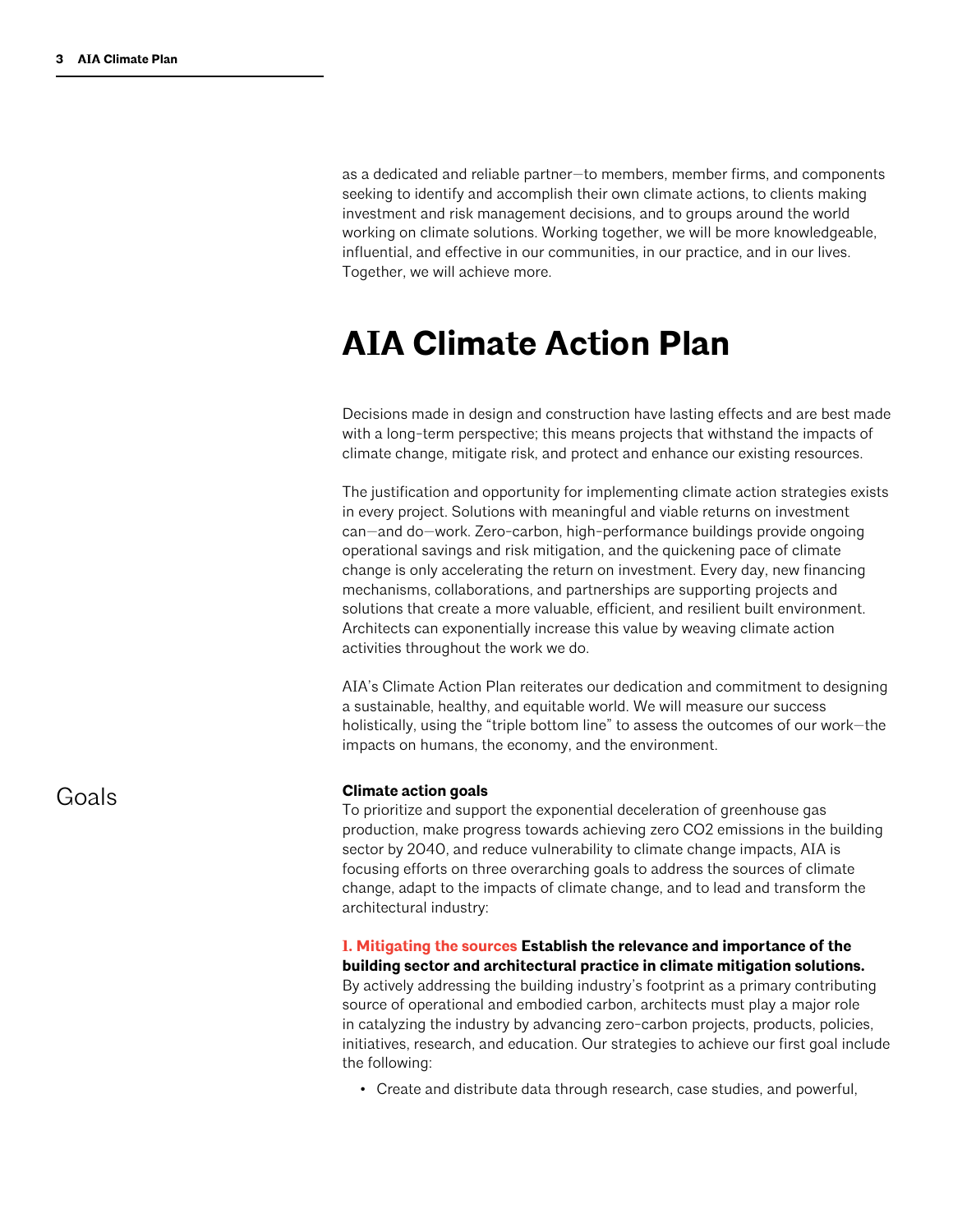data-driven storytelling to show how the building design can positively contribute to climate solutions.

- Educate and empower current and emerging architecture professionals to drastically reduce operational and embodied carbon in new and existing buildings.
- Recognize and celebrate projects, firms, and individuals for practice that supports climate action.
- Shape policies and regulations to require and incentivize significant reductions in operational and embodied carbon.
- Activate communities to achieve decarbonization goals.

**2. Adapting to the impacts Design buildings and communities to anticipate and adapt to the evolving challenge of climate change.** By addressing the impacts of climate change in every design solution, our spaces, buildings, structures, and communities become more functional and high performing. Every project we build and retrofit is our opportunity to evaluate vulnerabilities, choose resilience, mitigate risk, incorporate equity, improve occupant health, serve our clients' needs, and further the research, evidence, and business case for climate action. Our strategies to achieve our second goal include the following:

- Educate and train members in the evolving impacts of climate change on the built environment and architects' role in reducing vulnerability, risk, and consequences.
- Develop resources and research to support the architects' role in reducing climate risk, consequence, and vulnerability, and demonstrate how every project and client can contribute to climate action.
- Demonstrate the connection between ambitious climate action, economic growth, and sustainable development.
- Develop and champion policy recommendations that promote climatesensitive design and adaptation for all new and existing buildings and communities.
- Provide the vision and expertise to assist communities as they transition out of high-risk areas and create resilient and equitable places.

**3. Catalyzing architects to act Lead meaningful change and contribute to climate solutions in partnership with our global community.** The challenges around embodied carbon and existing buildings, new building design, renewable energy, and electrification go hand-in-hand with opportunities. While architects are positioned to lead transformation in the building industry, we cannot do this alone. We must commit, engage, lead by example, and work collaboratively with our extensive partner network to holistically affect the magnitude of change we are driving towards. Our strategies to achieve our third goal include the following:

- Educate AIA members on the opportunity of embodied carbon in existing buildings, new building design, renewable energy, and electrification, to equip them with the tools needed to address changing societal needs.
- Develop and implement a plan to engage and empower all AIA members to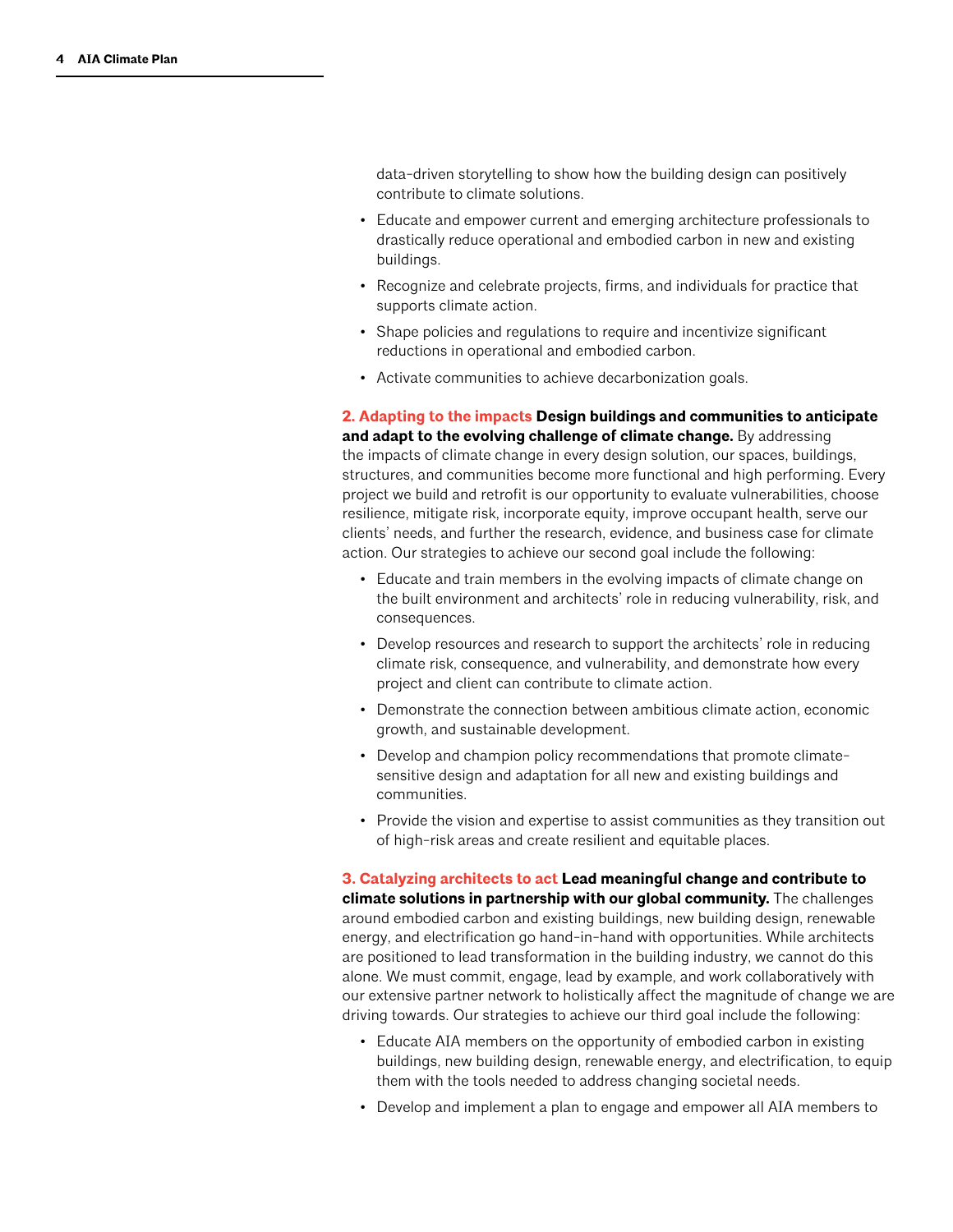transform architectural practice for climate action.

- Influence and communicate the value of design and its impacts on all communities.
- Develop and communicate a comprehensive climate action advocacy agenda.
- Partner and align efforts with global climate action allies to accelerate our outcomes.
- Educate and energize the next generation of architects through practice, mentoring, research, and architectural education.

#### **Top priorities for 2020**

AIA is taking a broad approach to climate action, intentionally including a myriad of topics within this work to address the holistic nature of design and to engage members, clients, and the general public in the areas and topics that most inspire and connect with their passion and business. While the work is urgent, it does not have to be overwhelming. As we step into 2020, we have identified the most pressing and significant actions to give us focus, clarity, and a place to start. Our immediate and short-term priorities are as follows:

#### **Architectural Practice**

- Change business as usual by turning the Framework for Design Excellence into standard practice.
- Develop and implement a comprehensive strategy to redefine health, safety, and welfare to include the comprehensive effects of climate change.
- Develop a comprehensive strategy for adopting the ZERO Code.

#### **Knowledge Sharing**

- Educate and empower AIA members by collecting and sharing research, data, and best practices, providing deep technical education, and reinforcing the business case for climate action.
- Reinstitute required continuing education credits on sustainable design and climate change.

#### **Visibility & Engagement**

- Develop and implement a plan to engage all 95,000 AIA members, helping them understand how every project and client can and must be part of the solution.
- Work with AIA member firms and components to roll out an advocacy program that advances climate action in the built environment, moving towards the adoption of the ZERO Code in all states and cities.

#### **The role of architects**

Architects are positioned to help eliminate and reverse the causes of climate change through the buildings we design and renew. Our approach embraces regenerative design processes, with a focus on creating a net-positive impact on

## **Priorities**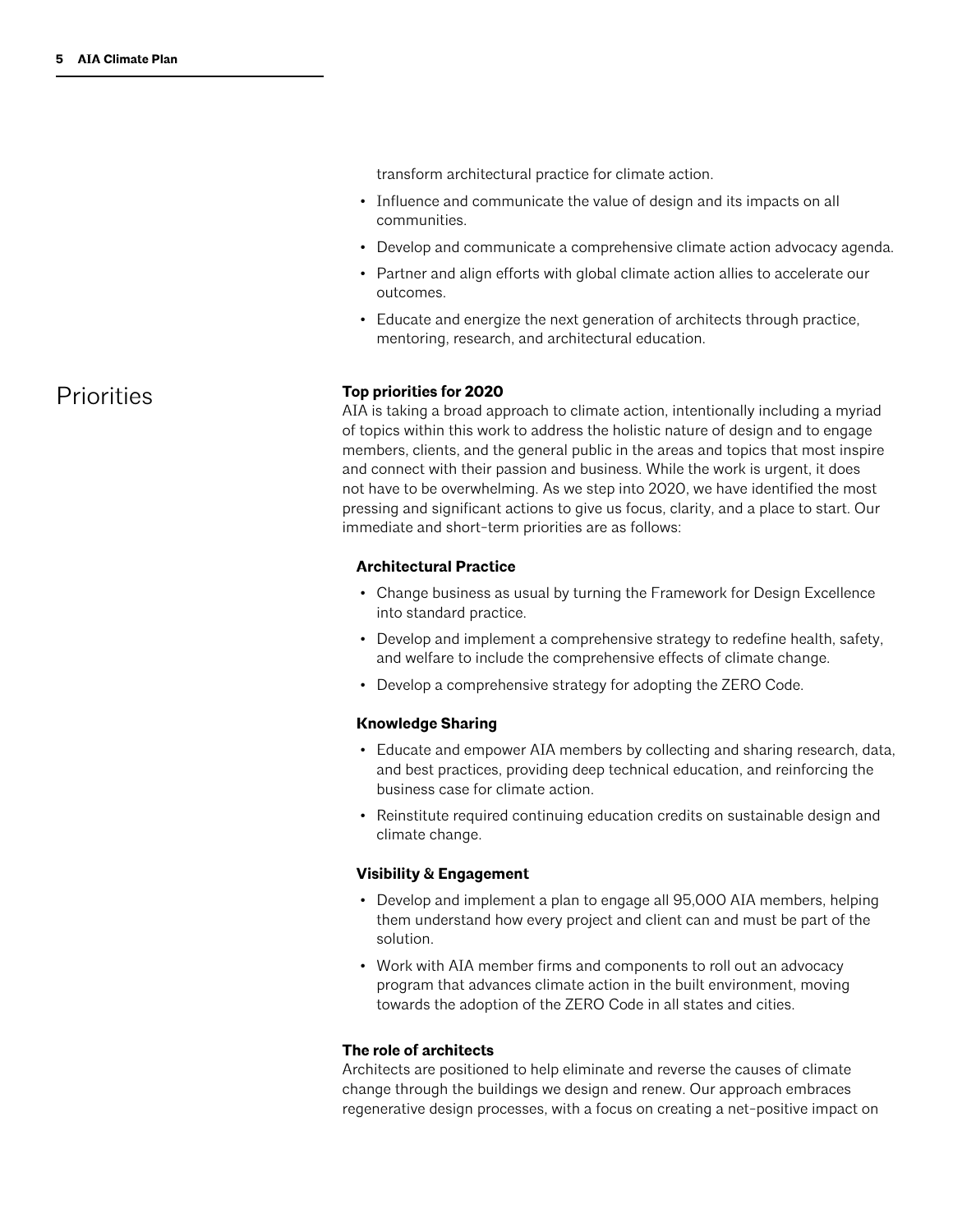the environment, people, communities, and the economy. Far beyond needing a "less bad" approach, we must instead find a way for buildings to actively create good; a regenerative built environment seeks to integrate and improve the surrounding natural environment through innovative strategies and technologies.

Our priorities are based on the framework developed in AIA's 2013 Sustainability Leadership Opportunity Scan, which assessed the impact of the design and construction industry and identified four priority areas that are essential to the role of architects: Energy, Materials, Design and Health, and Resilience. Within each of these priority areas, we have identified the most powerful climate action opportunities architects can incorporate into their practice to create impact and contribute through design.

#### **Energy: Buildings must use and produce only clean energy.**

- Use climate-responsive design on all projects.
- Specify high-performance, long-lasting envelopes and systems.
- Move buildings to clean-sourced all-electric, incorporating buildingintegrated renewable energy.
- Move to islandable microgrid connections, potentially at the neighborhood scale.

#### **Materials: Buildings must sequester carbon.**

- Re-use buildings and building materials first before recycling.
- Address building life cycles through cradle-to-cradle resource use.
- Practice embodied carbon design on all projects.
- Evaluate materials on end-of-life reuse, off-gassing, and impacts from natural and man-made disasters.
- Design for adaptability and deconstruction.

#### **Design and Health: Buildings must be designed to promote health and wellbeing.**

- Design buildings to improve air and water quality.
- Design buildings to promote activity and fitness.
- Design buildings to connect people and nature.
- Design buildings to support mental health and social wellbeing.

#### **Resilience: Buildings must be resilient and adaptable.**

- Design buildings to be safe and secure.
- Design buildings to survive and recover.
- Design buildings to adapt to future climate conditions.
- Avoid building in highly vulnerable locations.

Each of these priority areas also align with measures in the [AIA's Framework for](https://www.aia.org/resources/6077668-framework-for-design-excellence)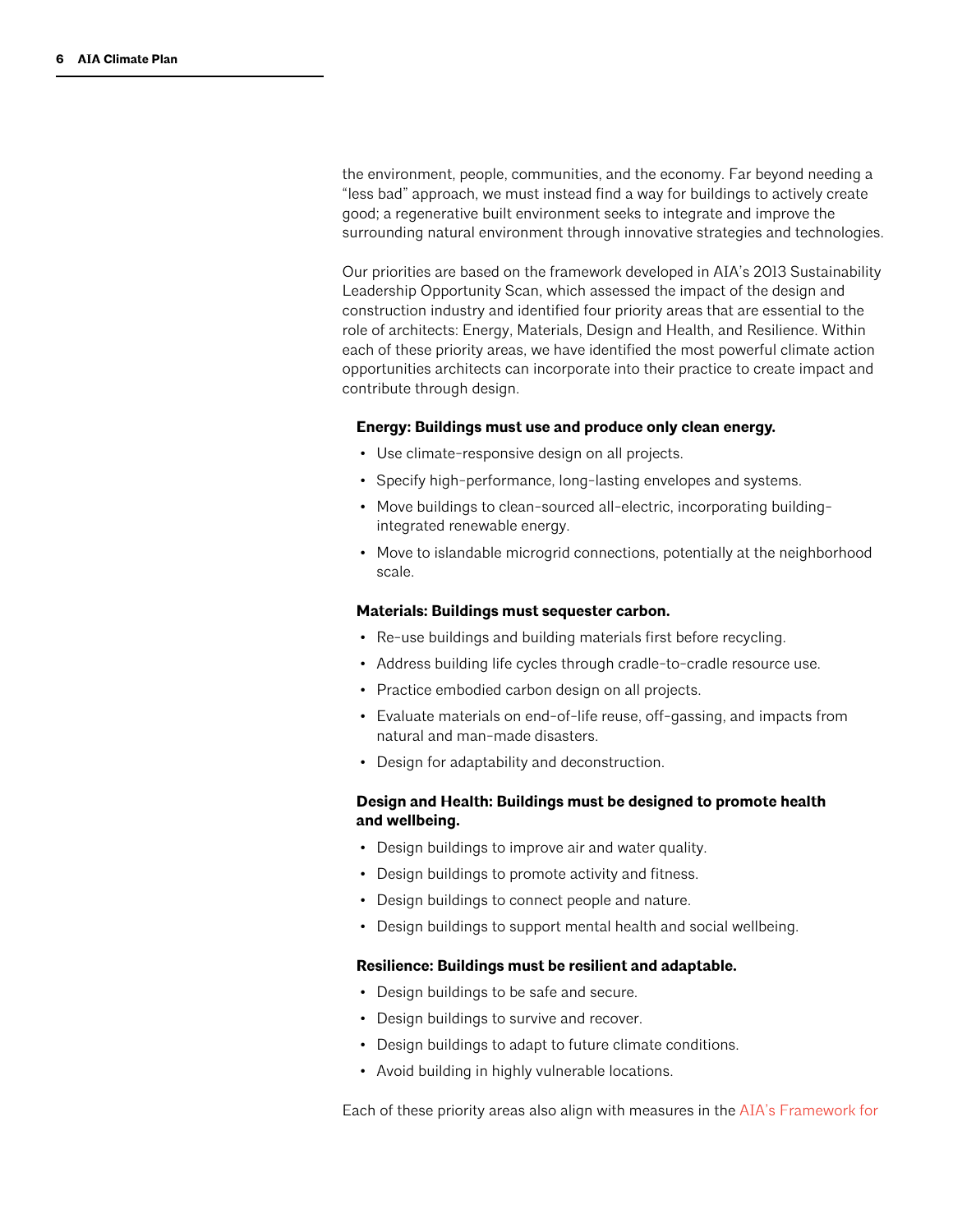[Design Excellence](https://www.aia.org/resources/6077668-framework-for-design-excellence), which was adopted in 2019. The Framework contains best practices, high-impact strategies, case studies, and additional resources can help individuals and firms educate themselves, set climate action goals and targets, and frame conversations with clients and communities.

As architects, our actions must be part of a holistic global climate action and adaptation response. By galvanizing all members, working with our extensive component network, collaborating with industry and academic partners, and engaging civic leaders, elected officials, and influencers at all levels of government, AIA is committed to helping climate action advance through every interaction.